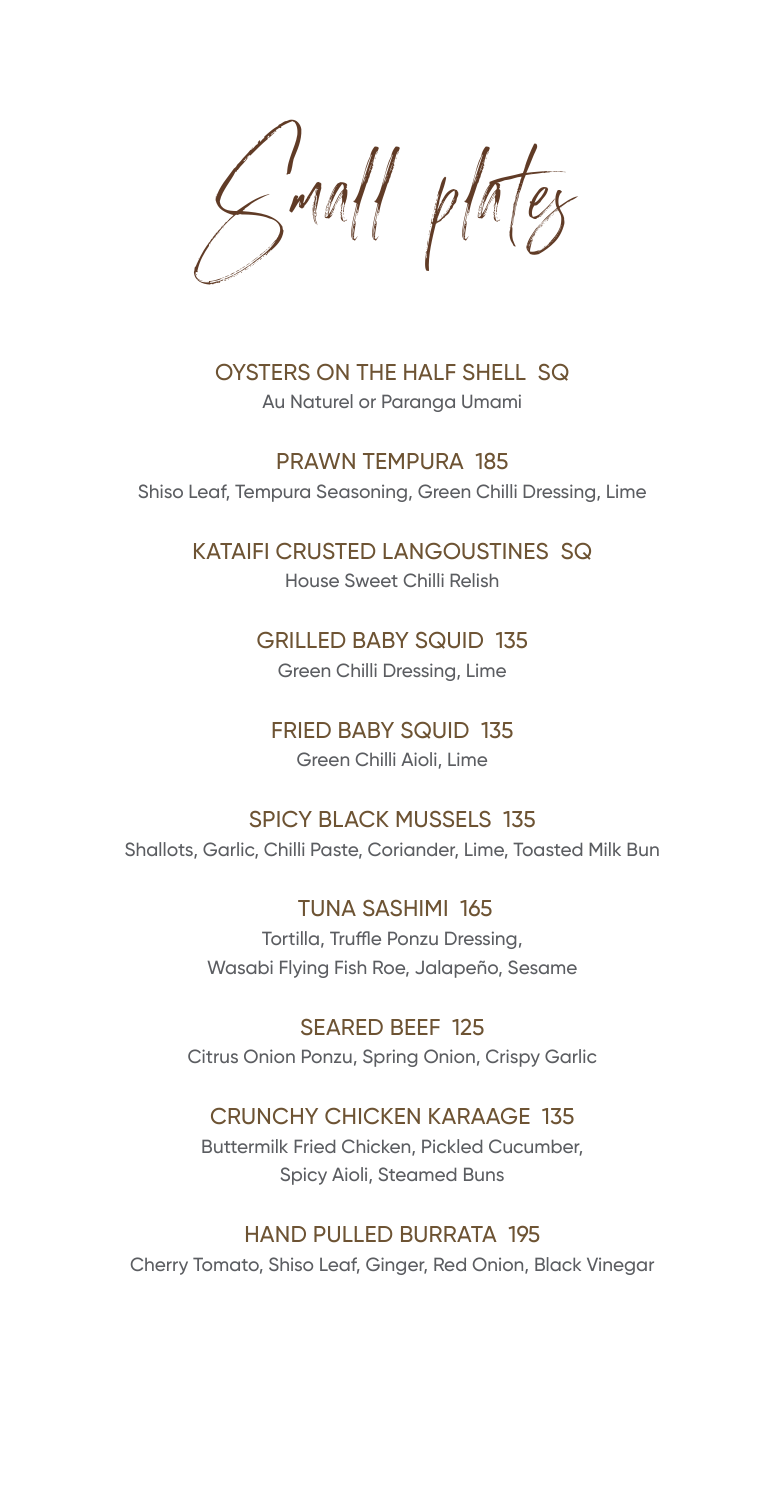Greens

## PARANGA HOUSE GREENS 125

Tomato, Cucumber, Red Cabbage, Toasted Seeds & Nut, Crispy Onion, Boiled Egg, Feta, Vinaigrette

### SPINACH SALAD 145

Parmesan, Miso, Truffle, Yuzu

# SESAME CAESAR 115

Gem Lettuce, Anchovy Dressing, Parmesan, Tempura Seasoning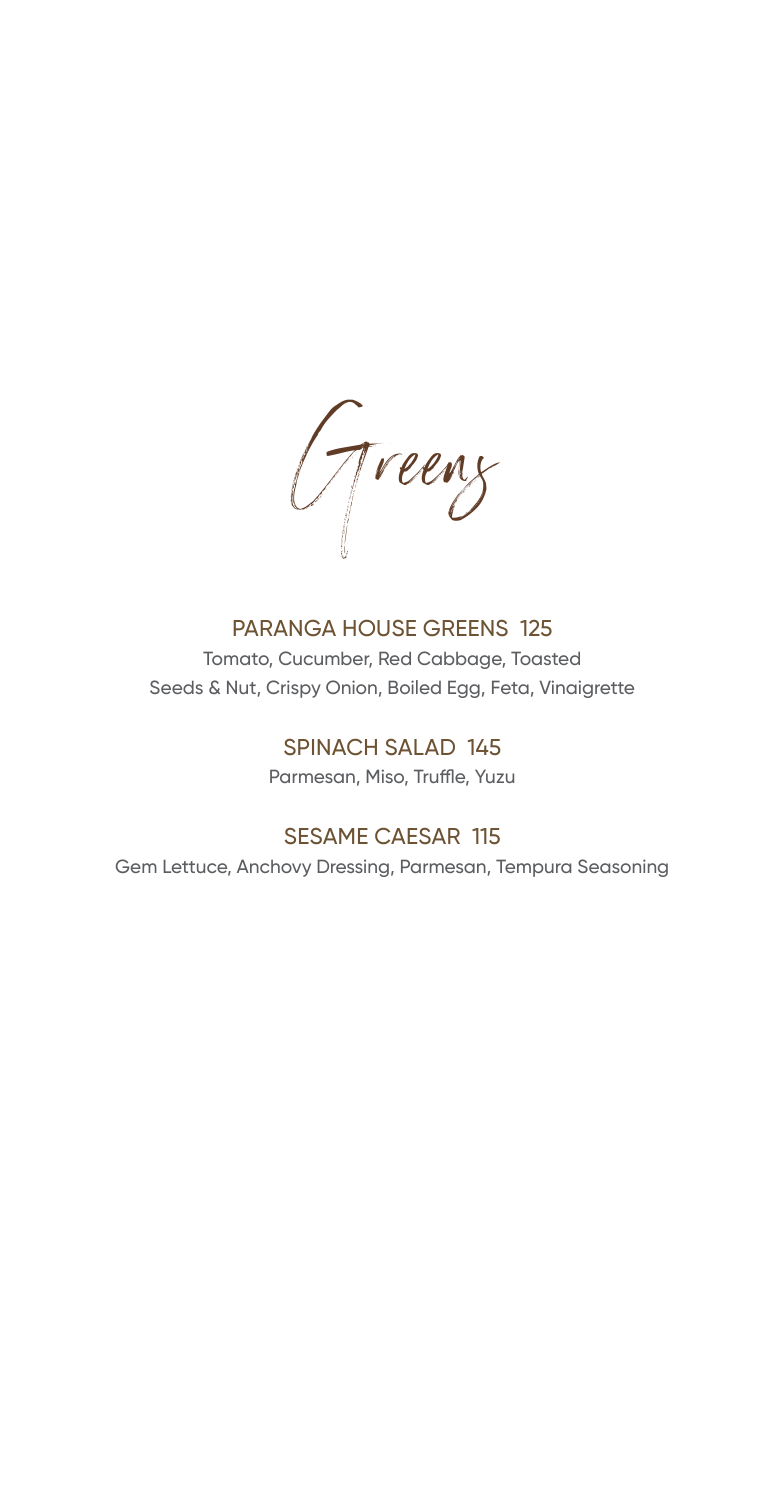Jetween bread

## CRISPY CHICKEN KARAAGE BURGER 145

Buttermilk Fried Chicken, Sesame Bun, Spicy Aioli, Tomato, Slaw, Pickled Cucumber

## BEEF BURGER 165

Sesame Bun, Aged Cheddar, Truffle Aioli, Lettuce, Tomato, Caramelised Onion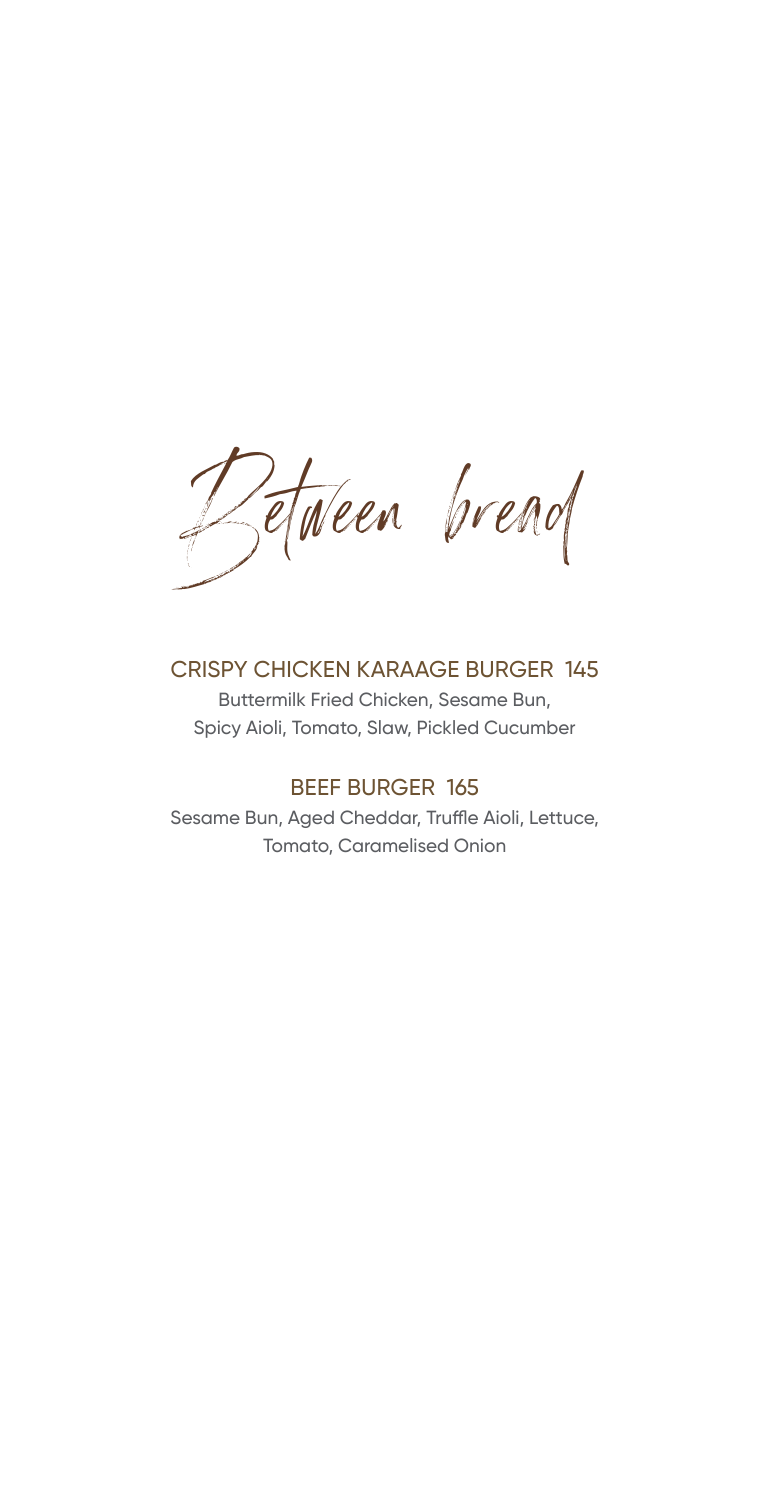Signatures

KING TIGER PRAWNS SQ Umami Butter, Lime

SEARED NORWEGIAN SALMON SQ Teriyaki Glaze, Spring Onion, Sesame, Sticky Rice

CRUSTED KINGKLIP 325 Szechuan, Soba Noodle, Chilli, Citrus Soy

SESAME SEARED TUNA 325 Slaw, Edamame, Wasabi Aioli, Sticky Rice

> GRILLED BABY SQUID 245 Green Chilli Dressing, Lime

FRIED BABY SQUID 245 Green Chilli Aioli, Lime

TEMPURA BATTERED FISH 185

Tempura Seasoning, Coriander Aioli

CHEF'S CUT SQ Sea Salt

LAMB CUTLETS 385 Spicy Korean Miso

BABY BACK PORK RIBS 295 Honey Ginger Soy, Spring Onions, Lime

CRISPY CHICKEN CUTLET 175 Horseradish Mustard Sauce

GRILLED CHICKEN KEBAB 185 Spring Onion, Teriyaki, Toasted Sesame Rice

# WOK FRY 225

Ginger, Garlic, Chilli, Spring Greens, Shimeji Mushrooms, Soba Noodles, House Sweet Chilli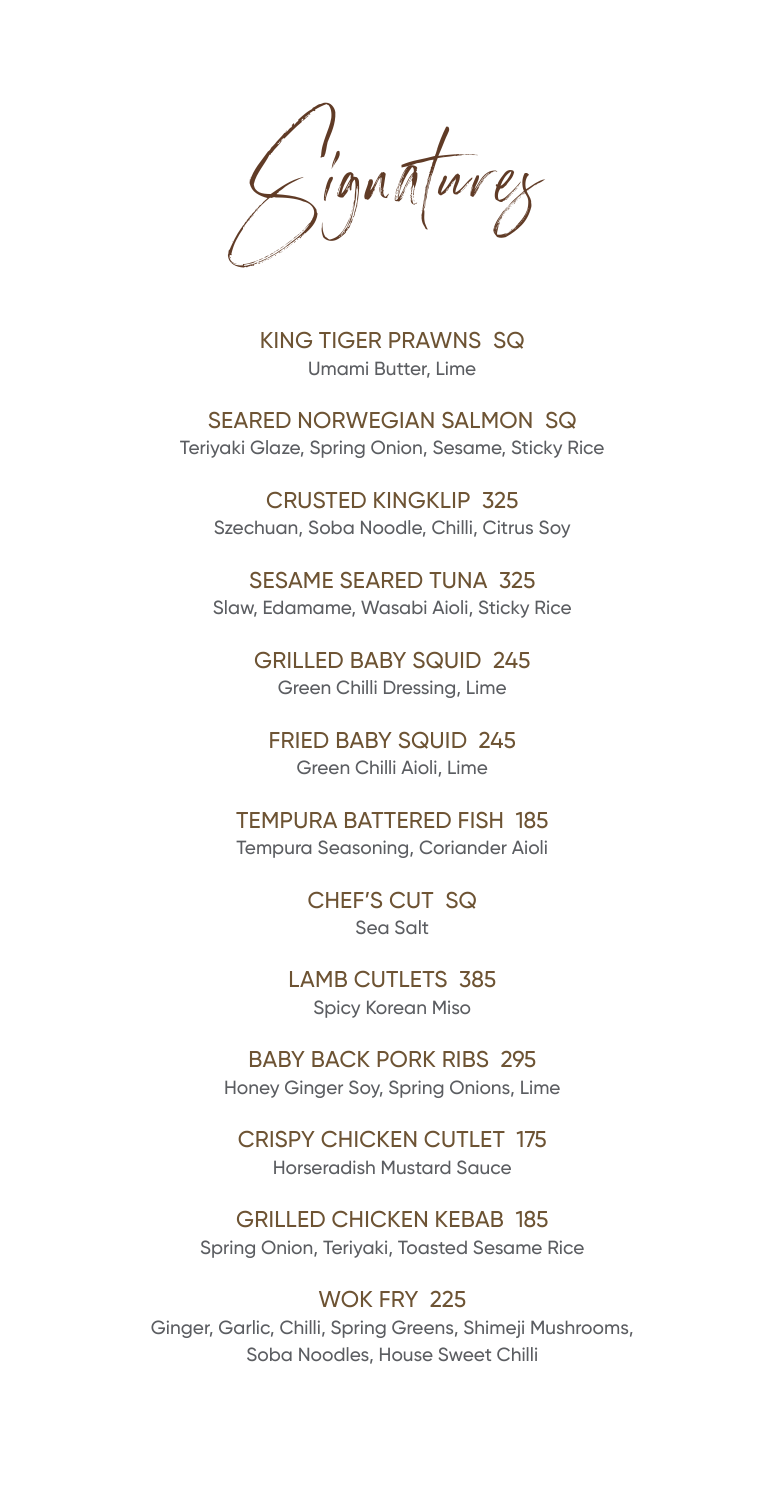Shellfish

- Grilled in Olive Oil, Lemon Butter, Parsley - Accoutrements: Spicy Lemon Garlic or Lemon Butter - Side of Choice

> PRAWNS SQ 6 Medium / 3 Large

### LANGOUSTINES SQ

6 Medium / 3 Large

### CRAYFISH SQ

### GRILLED SEAFOOD PLATTER SQ

Sea Bass, Baby Squid, Prawns, Langoustines & Crayfish For 1 or 2

 $L_{ijk}$ 

- Grilled in Olive Oil, Lemon Butter, Parsley - Accoutrements: Spicy Lemon Garlic or Lemon Butter - Side of Choice

> KINGKLIP FILLET - 295 / WHOLE - 365 SOLE - 285 SEA BASS - 295 SALMON - SQ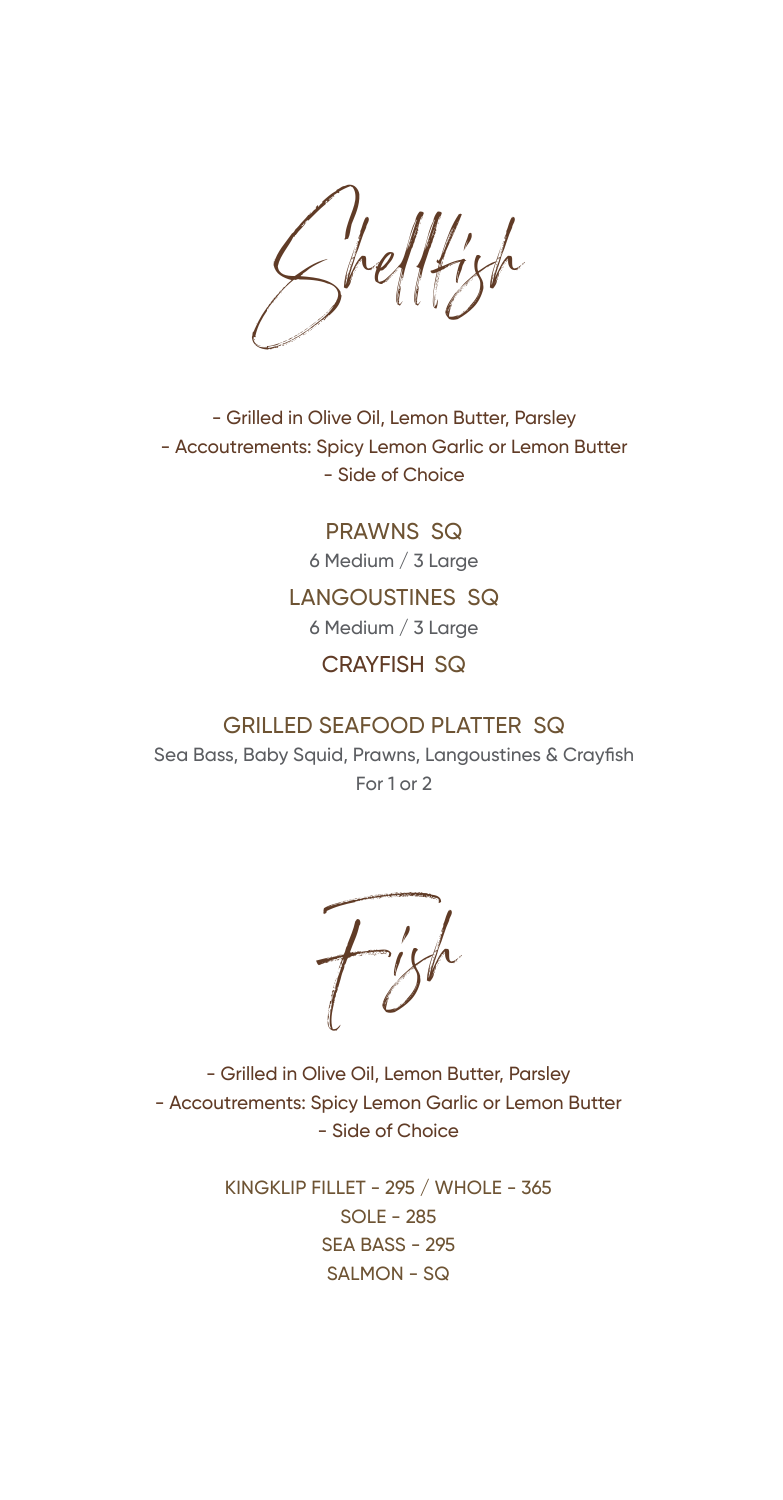Meat

- Grilled in Olive Oil & Sea Salt - Accoutrement: Truffle Mushroom, Black Pepper, Horseradish Mustard, Citrus Truffle Béarnaise - Side of Choice

> FILLET 250G - 325 SIRLOIN 250G - 265 RIB EYE 250G - 325 LAMB CUTLETS - 385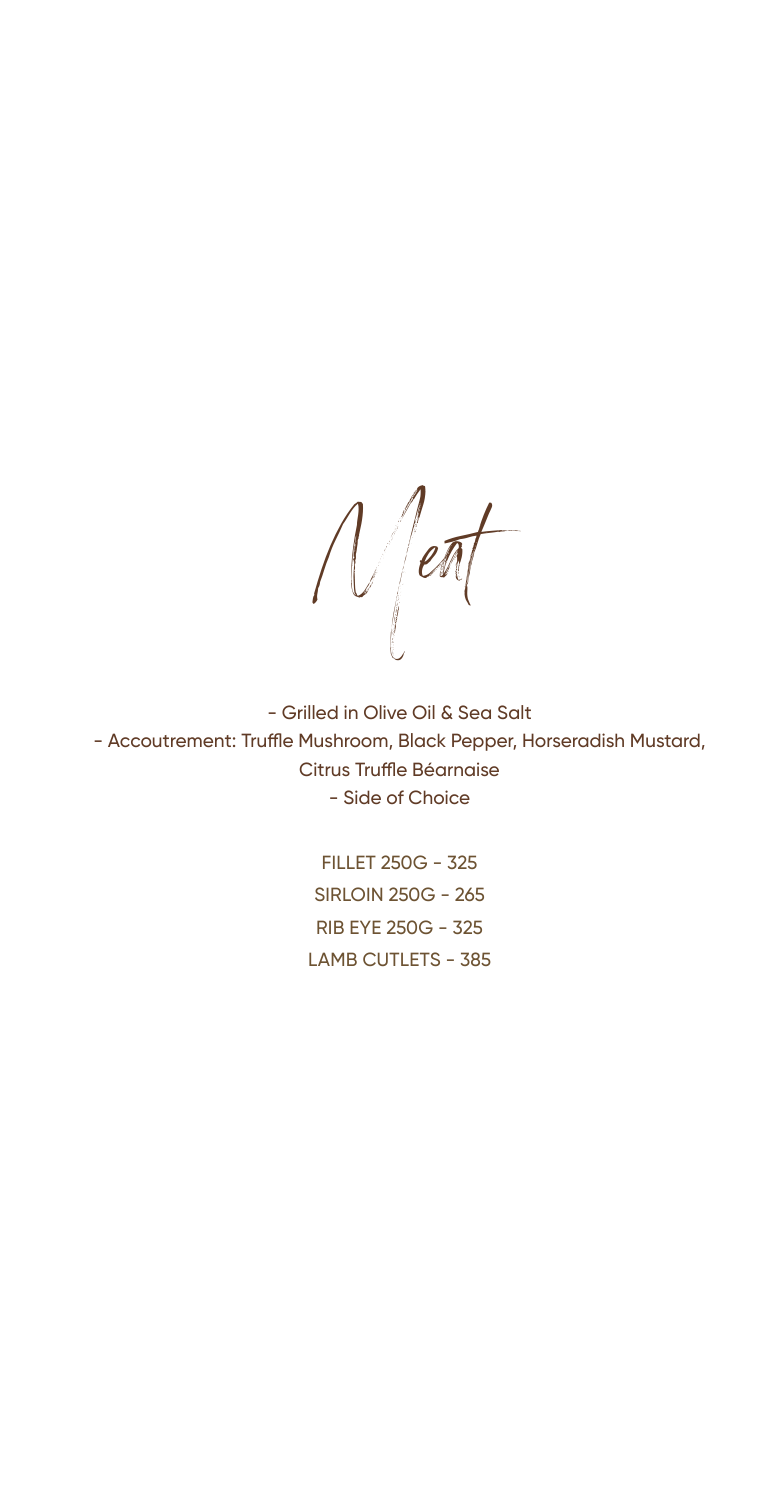Sides

FRIES 50 Sea Salt

## TENDERSTEM BROCCOLINI 75

Sea Salt, Butter, Lemon

### SIMPLE SALAD 55

Greens, Cucumber, Tomato, Red Cabbage, Feta, Seeds & Nuts, Vinaigrette

## BASMATI FRIED RICE 50

Olive Oil, Garden Herbs, Lemon

## BABY POTATOES 50

Butter, Lemon Parsley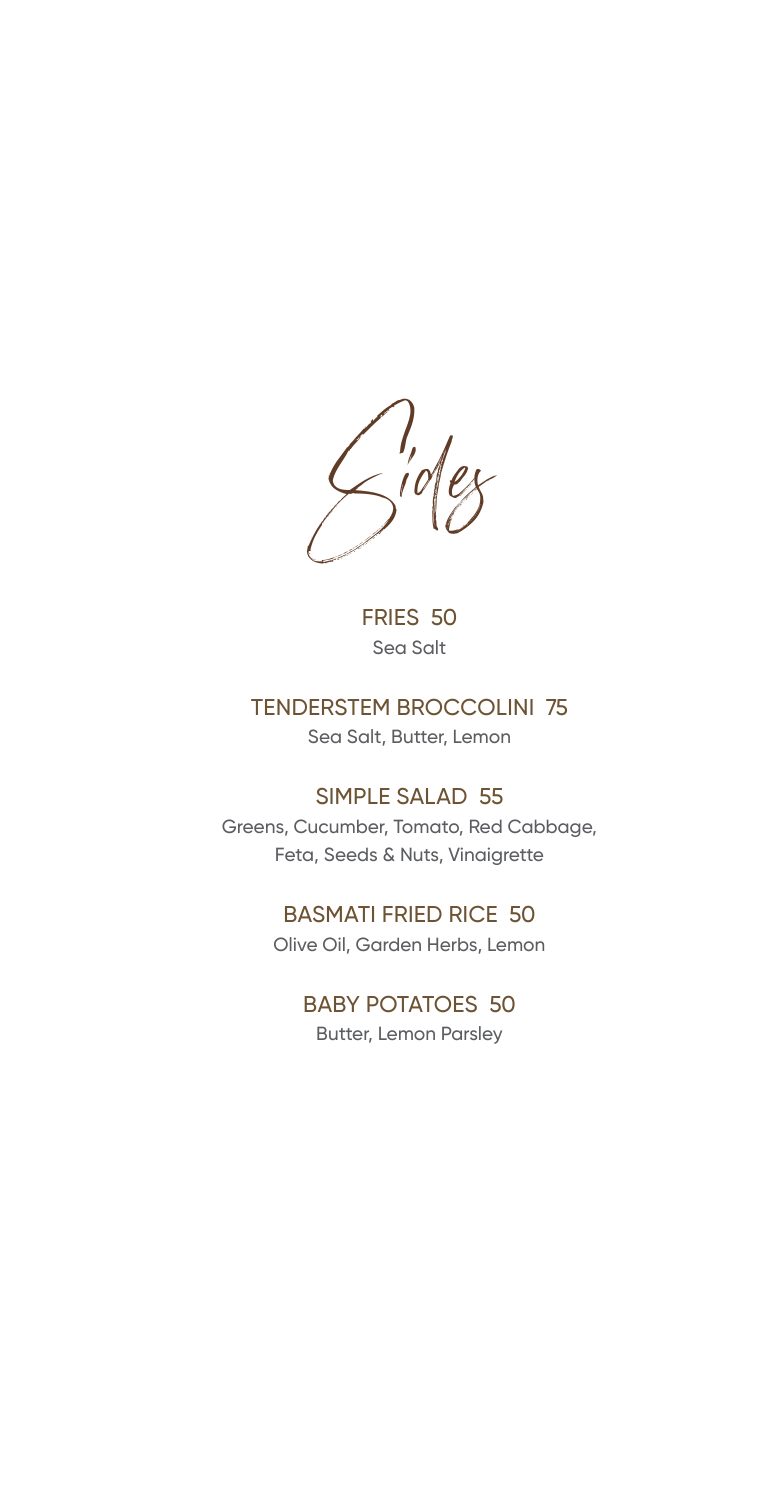Sushi

# SIGNATURE ROLLS

URAMAKI (8 Piece) (California Rolls)

SPICY TUNA 145 Avocado, Cucumber, Hot Sauce, Togarashi

# SALMON & CREAM CHEESE 165

Avocado, Cucumber, Chives, Sesame

PRAWN TEMPURA 175 Prawn, Avocado, Sweet Soy, Sesame

SOFT SHELL CRAB 235 Tempura Soft Shell Crab, Avocado, Sweet Soy, Flying Fish Roe

NO RICE ROLL 195 Cucumber, Salmon, Tuna, Prawn, Avocado, Wasabi Aioli, Salmon Roe

> TEMAKI (1 Piece) (Hand Roll)

# SEARED TUNA 145

Avocado, Jalapeño, Citrus Truffle Aioli, Flying Fish Roe, Sesame

# TIGER PRAWN 175

Avocado, Shiso Leaf, Tempura Seasoning, Green Chilli Dressing, Lime

# ROCK LOBSTER SQ

Poached Rock Lobster Tail, Avocado, Wasabi Aioli, Sesame, Wasabi Tobiko Flying Fish Roe, Sesame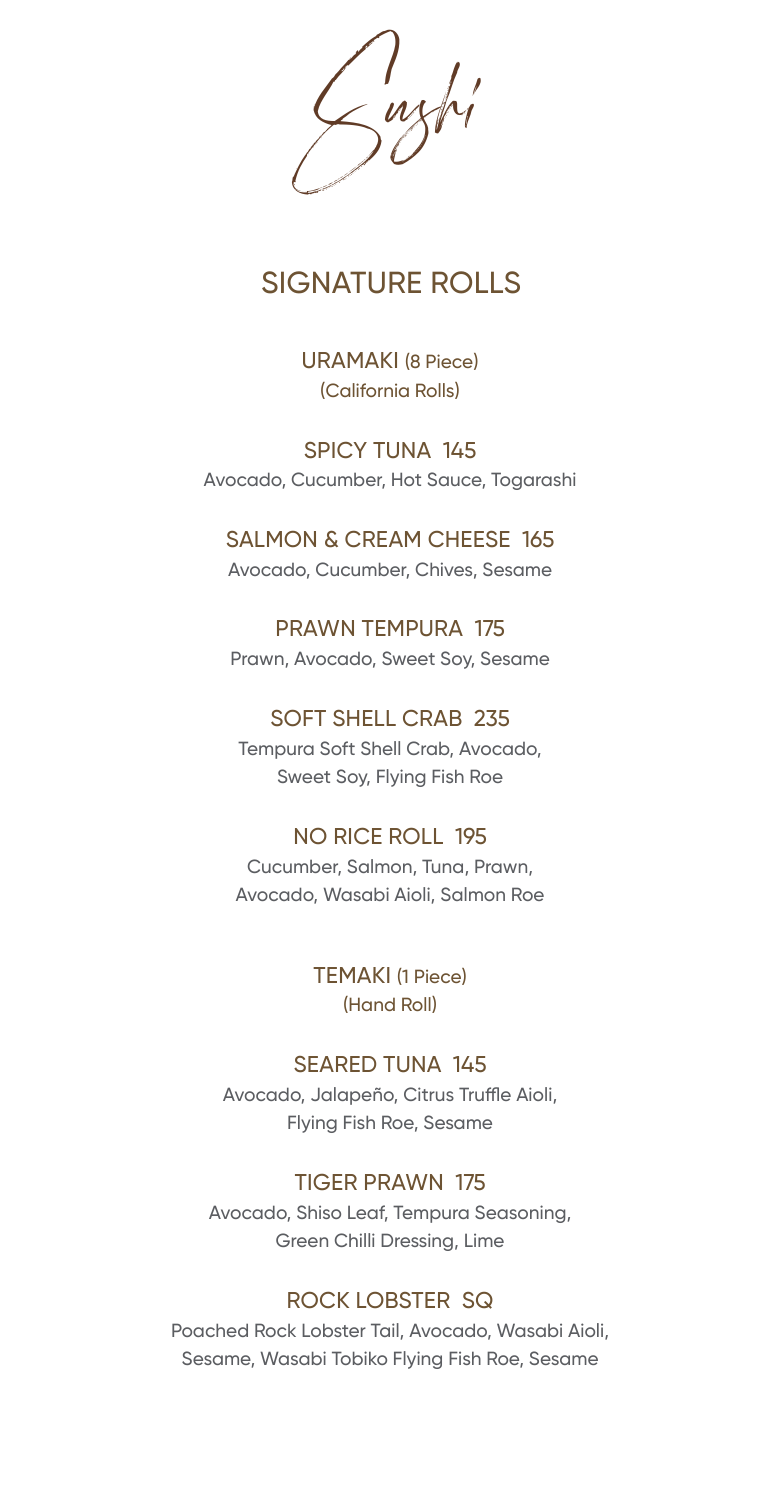Sushi

# SASHIMI / NIGAKI (3 Piece)

Salmon 125 Tuna 105

#### MAKI (8 Piece)

Salmon 135 Tuna 115 Prawn 125 Vegetarian 125

# CALIFORNIA ROLLS (8 Piece)

Salmon 155 Tuna 125 Prawn 135 Vegetarian 125

## ROSES (3 Piece)

Salmon 155 Tuna 125